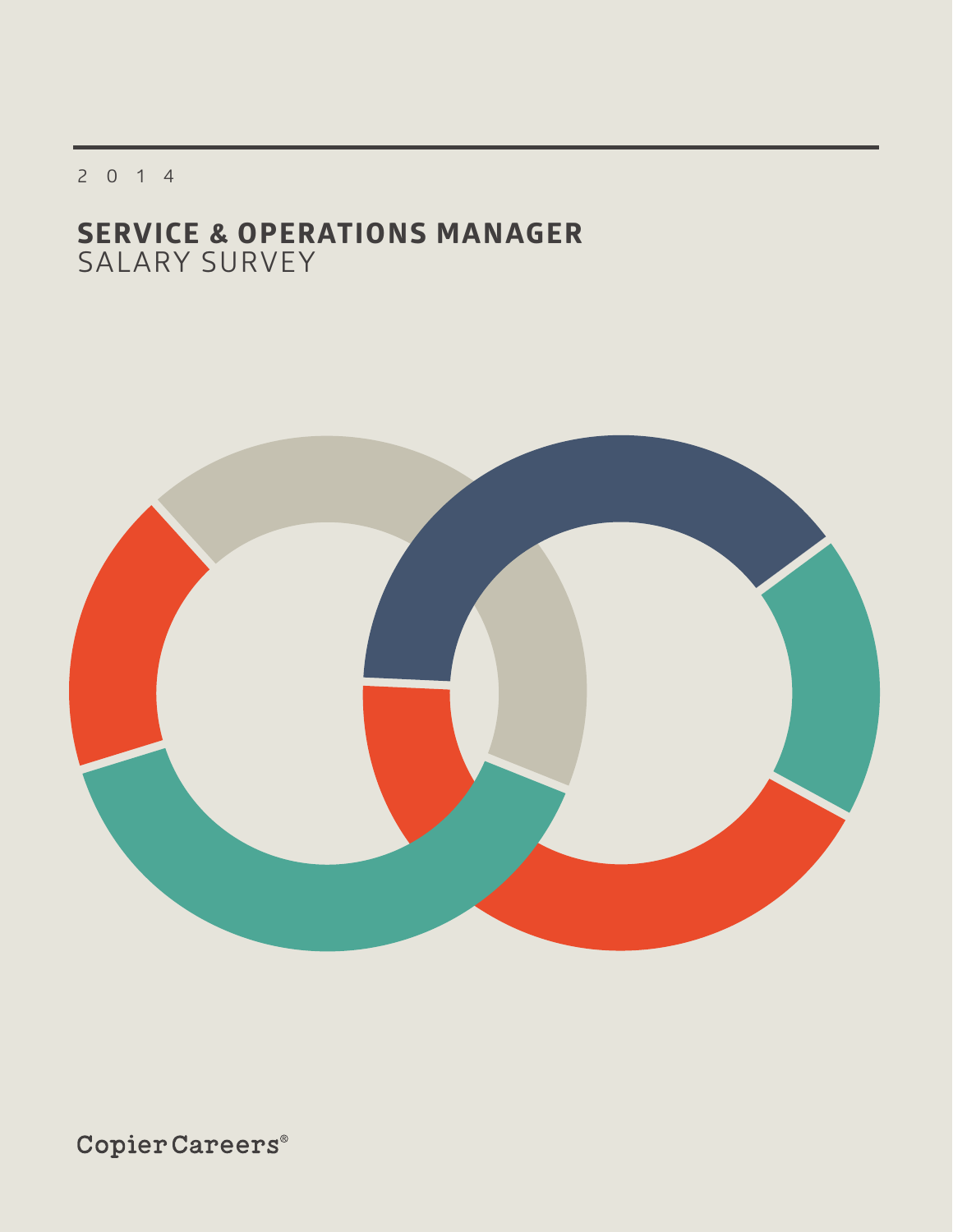# **Regardless of what your job title is, where you live, or which type of copier channel employer you work for, there is no denying that innovations in managed print and**

**managed network services have rapidly changed our industry in fundamental ways.**

**Even as the copy machine itself has become increasingly commoditized, the copier channel has grown in value as a delivery mechanism for services and solutions. Many copier channel businesses are now experiencing unprecedented organic growth, and their employees have been challenged to learn new skills, embrace new technologies, and implement new ways of working—whether they like it or not. Nobody knows this better than service and operations managers.**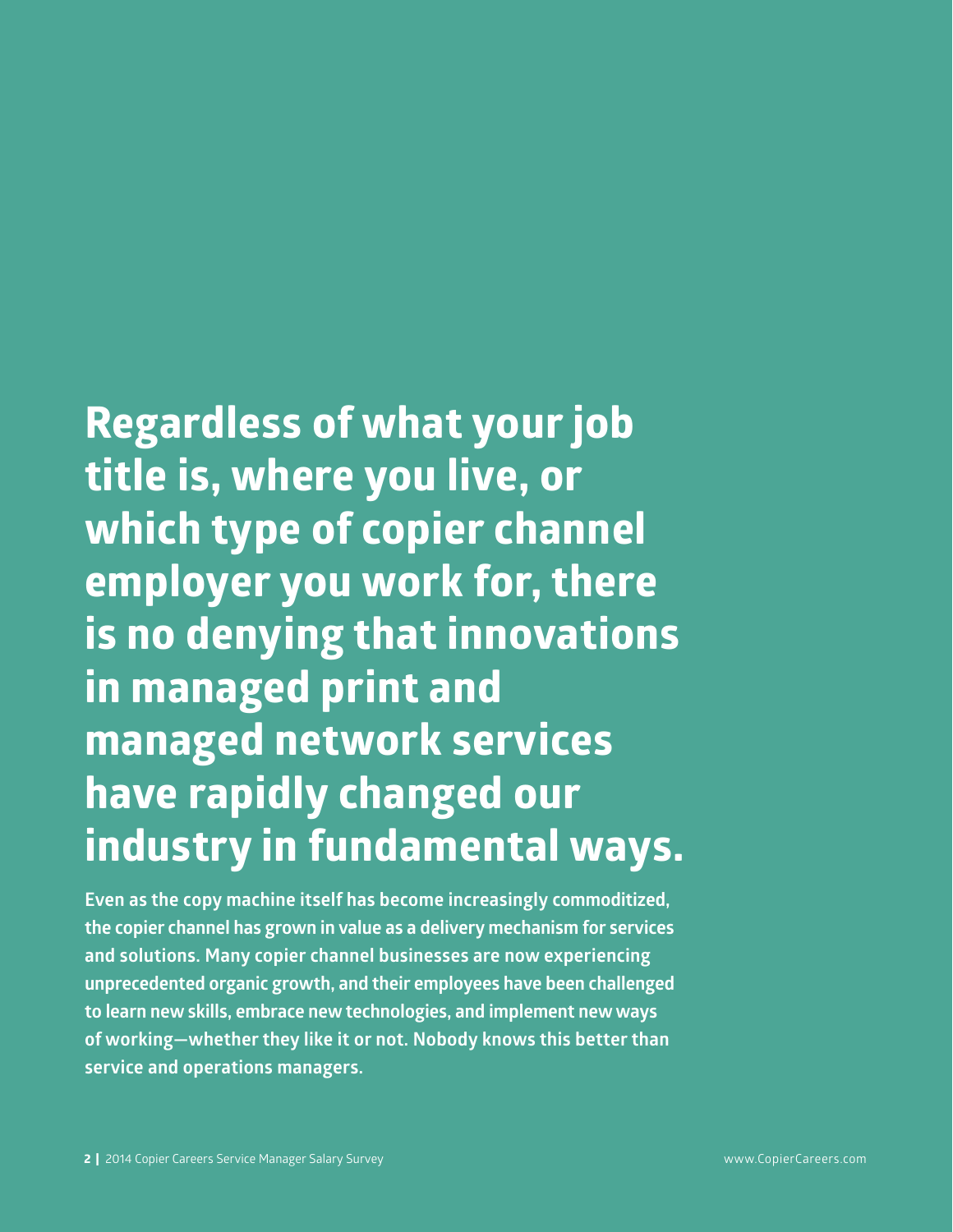

*Since 2002, Copier Careers has conducted yearly surveys of copier service technicians, sales managers, and service managers.* In 2011, we added a fourth survey of sales representatives. These surveys track a variety of data and measure how well copier professionals are compensated, how satisfied they are in their careers, and how well their employers are meeting their needs. Our 2014 Service/Operations Manager Salary Survey reflects the responses of 1,772 copier channel service managers, operations managers, vice presidents of service, general managers, and regional service managers who took our online salary survey during the past year.

Although these professionals work for copier channel entities of all types and sizes, the number of respondents who work for small employers has decreased significantly over the history of our survey. A decade ago, more than half of all service/ops managers worked for businesses with fewer than 50 employees. Today only 11 percent say they work for employers of that size. In addition, the average amount of time respondents have worked in the copier industry has been on the decline, falling from 25 years in 2010 to only 19 years today as a new generation of managers has begun to dominate the job.

#### **COMPENSATION**

In our 2013 survey, we predicted that service/ops manager salaries would stagnate this year, as many longtime managers have retired or been replaced by less-tenured people with lower salary requirements. The 2014 data bears this prediction out. While average salaries did increase slightly, from \$80,572 to \$81,332, the \$760 gain failed to keep pace with inflation. (In contrast, field service technician salaries kept up with inflation and sales manager earnings outpaced it.) By job title, General Managers earned the most (\$86,908), followed by Operations Managers (\$86,657), VPs of Service (\$81,318), Regional Service Managers (\$77,222), and Service Managers (\$74,553).

One thing that has increased precipitously in recent years—and not for the better—is the average number of hours service and ops managers work each week. In 2002, service/ops managers worked 49 hours per week. By 2008, that number had risen to 51, and this year it topped out at 58 hours. Jessica Crowley, Director of Recruiting for Copier Careers, believes this increase is temporary and that it stems from the challenges facing service departments as they transition from a break/fix model to a solutions-driven environment.

"If you want to change the way an entire service department operates, you have to put in some serious time to make that turnaround happen," says Crowley. "My guess is that we'll see this number trend downward within the next couple of years as newer service and ops managers settle into their jobs and dealerships become more comfortable with the solutions-based business model."

#### **CHANGING RESPONSIBILITIES**

The introduction of managed print and managed network services has changed the role of the service manager significantly. Overseeing a solutions-based service department requires a more strategic approach and a deeper reliance on numbers, analysis, systems, and processes than overseeing a break/fix service department. Consequently, the need for managers to have specific technical training has diminished and the line separating service management and operations management has blurred. Modern dealerships are now looking to fill these positions with people who can see the bigger picture and who have the managerial skills to facilitate change. In many cases, a background in copier service is not even a prerequisite for landing the job.

"We continually hear from both employers and candidates that the job has evolved to a point that the service manager is no longer the person who knows how to fix an MFP or troubleshoot a networking problem," says Paul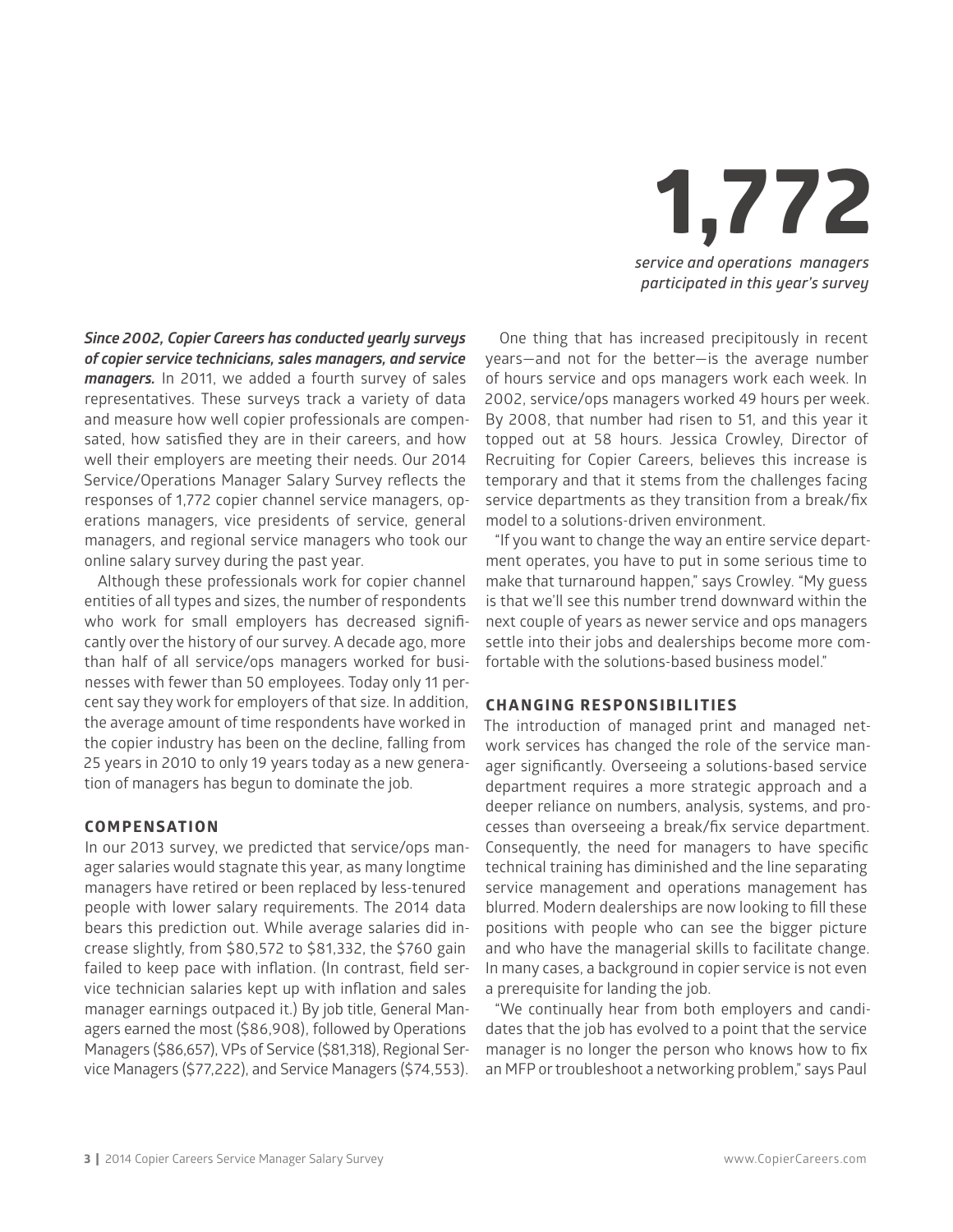Schwartz, president of Copier Careers. "Instead, that person is more of a facilitator. They don't necessarily know all the technical answers, but they know who to go to for the solution, how to implement it, and how to make sure it's profitable and sustainable for the dealer."

#### **CHANGING PRIORITIES**

As the fundamentals of the service manager's job have changed, so have service managers' priorities. The issues that have most quickly risen in the "What Matters Most To You" rankings all relate to technology and business strategy. Working for a company that understands the importance of IT, having the ability to work with leading-edge technology, and understanding how the service manager's job helps achieve company goals have become popular concerns, whereas only a few years ago fewer than 10 percent of survey respondents considered these issues important. Attitudes and values are clearly evolving, and companies who can't or won't cater to these values are in danger of losing their service managers to competitors.

"These days, when service managers come to us seeking a new job opportunity, it's most often because their ownership isn't willing to give them the support they need to create a solutions-focused service department," says Crowley. "When ownership won't invest in the necessary technology, training, or infrastructure, it prevents the service manager from moving forward and being successful. "

#### **A TOUGH TRANSITION**

While some service managers feel that their dealerships are holding them back, in other cases it's the dealership that's being held back by a service or ops manager whose skill set is a poor fit for today's service environment.

"For many of the dealers we talk to, the biggest pain point is service management," says Schwartz. "By now, most sales managers are very excited about solutions, because they've seen how profitable a solutions-based sales model can be. But the sales department can only sell what the service department is able to support. If the service manager is stuck in a break/fix mentality, it makes the transition to solutions much slower and more problematic than it needs to be. Having the right person in the service/operations manager position is crucial."

Finding the right person for that position can be a challenge. For many dealerships, however, the bigger challenge is admitting that the current service manager is the problem. Often, that individual is a longtime employee who may be approaching retirement age. Doing what's right for the business can mean making some tough, emotionally-fraught staffing decisions. It's an uncomfortable situation, and one that many dealerships have unfortunately had to confront in recent years. On an individual level, it underlines the importance of continually keeping up with new trends and technologies; on the organizational level, it speaks to the need for ongoing investment in training and conscientious succession planning.

#### **NEW COMPETITORS, NEW OPPORTUNITIES**

The difficulties involved in transitioning a traditional dealership to a solutions-based model may in part help explain the entry of several startups and non-copier IT entities into the managed print/managed network arena over the past year or two. While these businesses still represent a small percentage of the companies working in this space, their quick success highlights how slow and difficult it can be to transform a traditional copier dealership into a solutions-based service provider.

"In the past few years, we've heard from many people who say it's almost easier for startups or entities from outside the industry to establish themselves in managed network services or managed print, simply because they don't have to turn the ship around," says Schwartz. "And from a purely service or operations management standpoint, that's probably true—it may be easier to start from scratch, especially if company leadership is resistant to change."

True or not, the success some traditional copier dealerships are now having with managed print and managed network services shows us that these challenges aren't insurmountable. For many of our clients, persistence is now paying off in the form of double- and triple-digit growth. But the dealerships that are still trying to make the transition to solutions undoubtedly have a long voyage ahead of them. How quickly they can turn the ship around—and whether the seas will be turbulent or calm depend to a great extent on who is at the helm of the service department. Once the right person is in place, we predict that the future will be smooth sailing.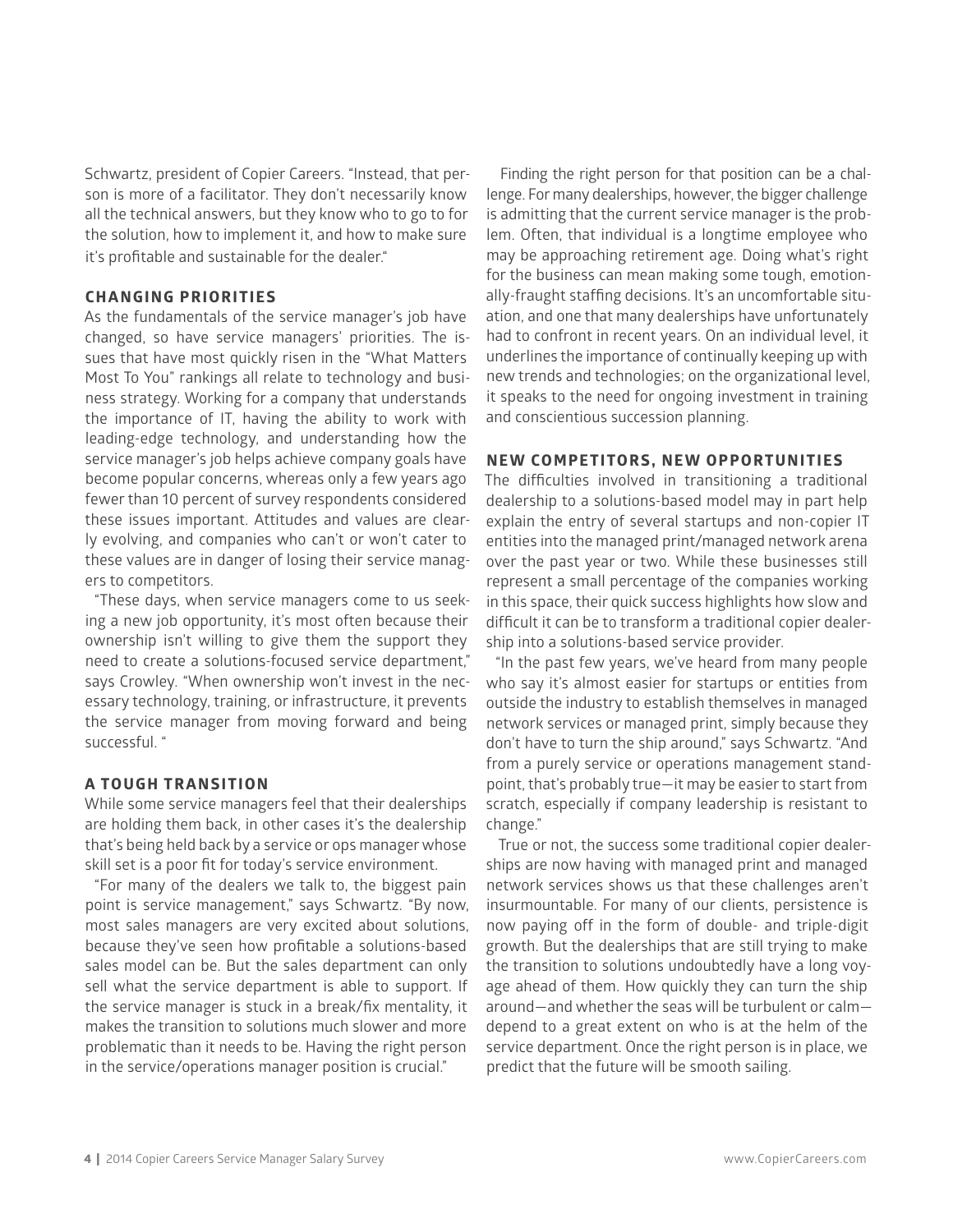## **Demographics**

*Of the 1,772 copier channel service and operations managers who participated in our 2014 salary survey, 84 percent are male. On average, they've worked in the copier industry for 19 years. They work for employers of all types and sizes.* 



### **5** | 2014 Copier Careers Service Manager Salary Survey www.CopierCareers.com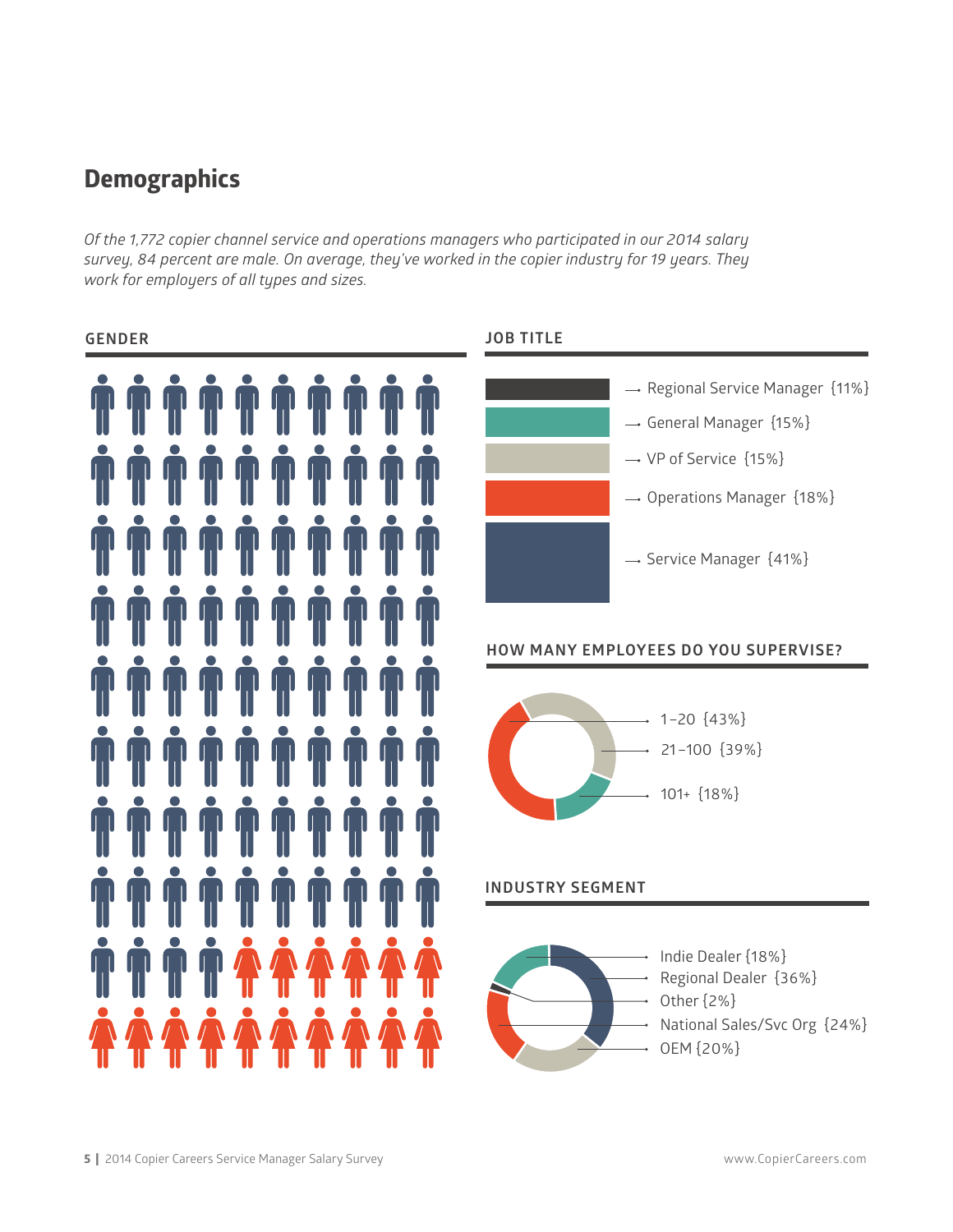## **Compensation**

*This year, average salaries for service and operations managers increased by only \$760. This apparent stagnation is likely happening because many tenured service managers are retiring or being replaced by less tenured people who may have slightly lower salary requirements.* 



#### **AVERAGE SALARY, 2004–2014**

#### **AVERAGE 2014 SALARY BY JOB TITLE**

| Service Manager           | \$74,553 |
|---------------------------|----------|
| Regional Service Manager  | \$77,222 |
| VP of Service             | \$81,318 |
| <b>Operations Manager</b> | \$86,657 |
| General Manager           | \$86,908 |

#### **SATISFACTION WITH COMPENSATION SATISFACTION WITH COMP**



#### **TOP NON-CASH/INDIRECT CASH AWARDS**

- 1. Health benefits (99%)
- 2. Company car/car allowance (93%)
- 3. Certification reimbursement (48%)
- 4. Further education/training (31%)
- 5. Tuition reimbursement (29%)

#### **TOP REASONS FOR RECEIVING BONUSES**

- 1. Personal performance (71%)
- 2. Company profit sharing (65%)
- 3. Certification/training (51%)
- 4. Project milestone completion (46%)
- 5. Signing bonus (25%)